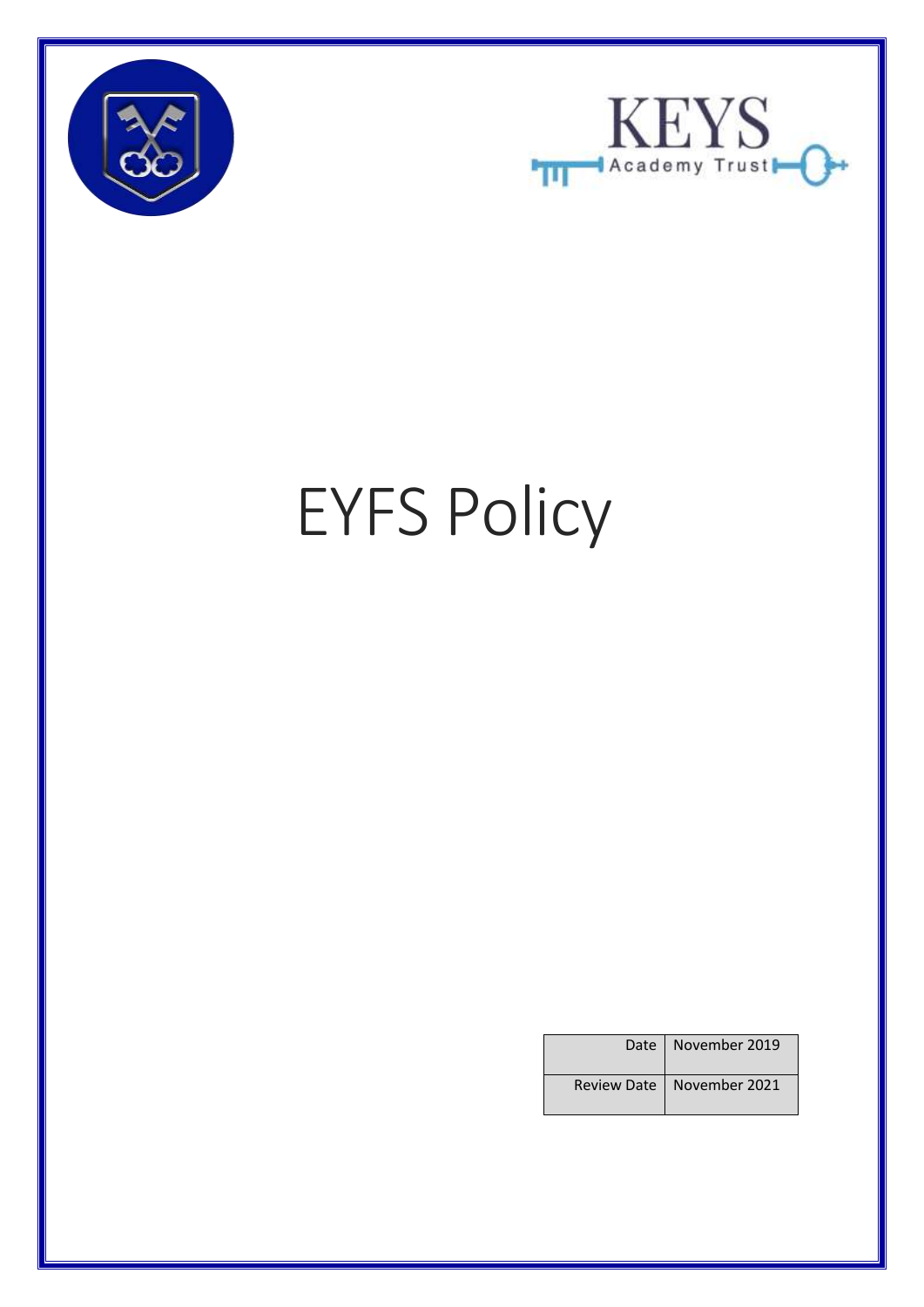# Early Years Foundation Stage Policy

## **Aims**

- To give each child a happy, positive and fun start to their school life in which they can establish solid foundations on which to expand and foster a deep love of learning.
- To offer each child a wide range of new and exciting experiences and give them the opportunity to consolidate, explore and test them out along with their own, individual experiences.
- To enable each child, through encouragement and high expectations, to develop, to the full, socially, physically, intellectually and emotionally.
- To offer a structure for learning that has a range of starting points and unlimited opportunity for development.
- To encourage children to develop independence within a loving, secure and friendly atmosphere.
- To support children in building relationships through the development of social skills such as cooperation and sharing.
- To help each child to recognise their own strengths and achievements through experiencing success and developing the confidence to work towards personal goals.

### **The Curriculum**

The Nursery and Reception classes follow the curriculum as outlined in the Early Years Foundation Stage (EYFS) document. The EYFS framework includes seven areas of learning and development, all of which are seen as important and interconnected but three areas are seen as particularly important for igniting children's curiosity and enthusiasm for learning, for building their capacity to learn and form relationships and thrive and support children's learning in all other areas. These areas of learning are known as the Prime areas. In Nursery classes in particular, the focus is very much on developing children's skills in the Prime areas.

The prime areas are:

- Communication and Language Listening and Attention, Understanding, Speaking
- Physical Development Moving and Handling, Self Care

 Personal, Social and Emotional Development – Making Relationships, Managing Feelings and Behaviour, Self-confidence and Self-awareness

The Specific areas of learning develop essential skills and knowledge for children to participate successfully in society. The Specific areas are:

- Literacy Reading, Writing
- Mathematics Numbers, Shape, Space and Measures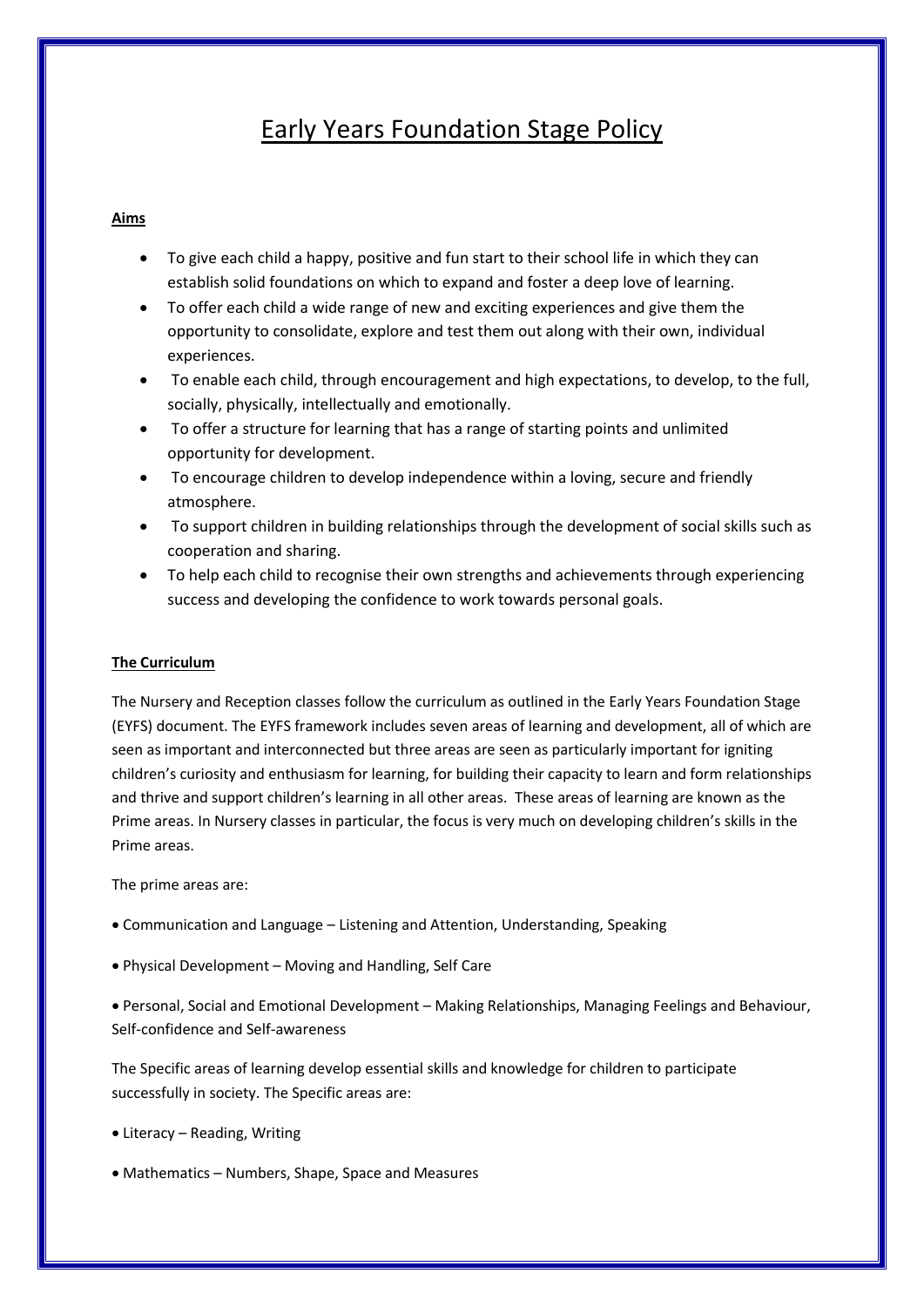Understanding the World – People and Communities, The World, Technology

Expressive Arts and Design – Exploring and Using Media and Materials, Being Imaginative

Another important part of the EYFS curriculum is the Characteristics of Effective Learning. The Nursery and Reception teachers should plan activities with these in mind. They highlight the importance of a child's attitude to learning and their ability to play, explore and think critically about the world around them.

The three Characteristics of Effective Learning are:

Playing and Exploring – children investigate and experience things, and 'have a go'

 Active Learning – children concentrate and keep on trying if they encounter difficulties, and enjoy achievements

 Creating and Thinking Critically – children have and develop their own ideas, make links between ideas, and develop strategies for doing things.

#### **Teaching strategies**

Teachers should ensure that there is a balance of Adult-led and Child-initiated activities across the day. When the children are choosing their own activities, the interaction between the adult and child is essential as the adult's response to children builds understanding and therefore guides new learning. The adult's role is to value, model, facilitate, demonstrate, question and extend what the child is doing.

Learning through play is an important part of the EYFS. The Keys Academy Trust believes that children in the EYFS learn best from activities and experiences that interest and inspire them. Teachers should use children's interests as a starting point from which to provide stimulating, active experiences in which they can explore and develop their learning to help them make sense of the world.

Children will have opportunities through their play to think creatively and critically alongside other children as well as on their own. They will be able to practise skills, build upon and revisit prior learning and experiences at their own level and pace. Play gives EYFS pupils the opportunity to pursue their own interests and inspire those around them. The children will learn to adapt, negotiate, communicate, discuss, investigate and ask questions.

Adult-led experiences should be carefully planned for every day to enable teachers to develop children's specific skills and knowledge in each area of the curriculum. In Nursery these structured times should focus on the Prime Areas of development and early Literacy and Maths skills, as well as developing a love of music and stories. In Reception the Adult-led experiences should focus on all seven areas of the curriculum, and include a daily structured Phonics session and Maths session.

The EYFS curriculum should be enriched through a wide range of visitors, experiences and trips, such as meeting farm animals, drama workshops, parents sharing their cultural and religious celebrations, visits from police/firefighters/doctors, local walks, regular cooking activities, off site trips to farms/science centres.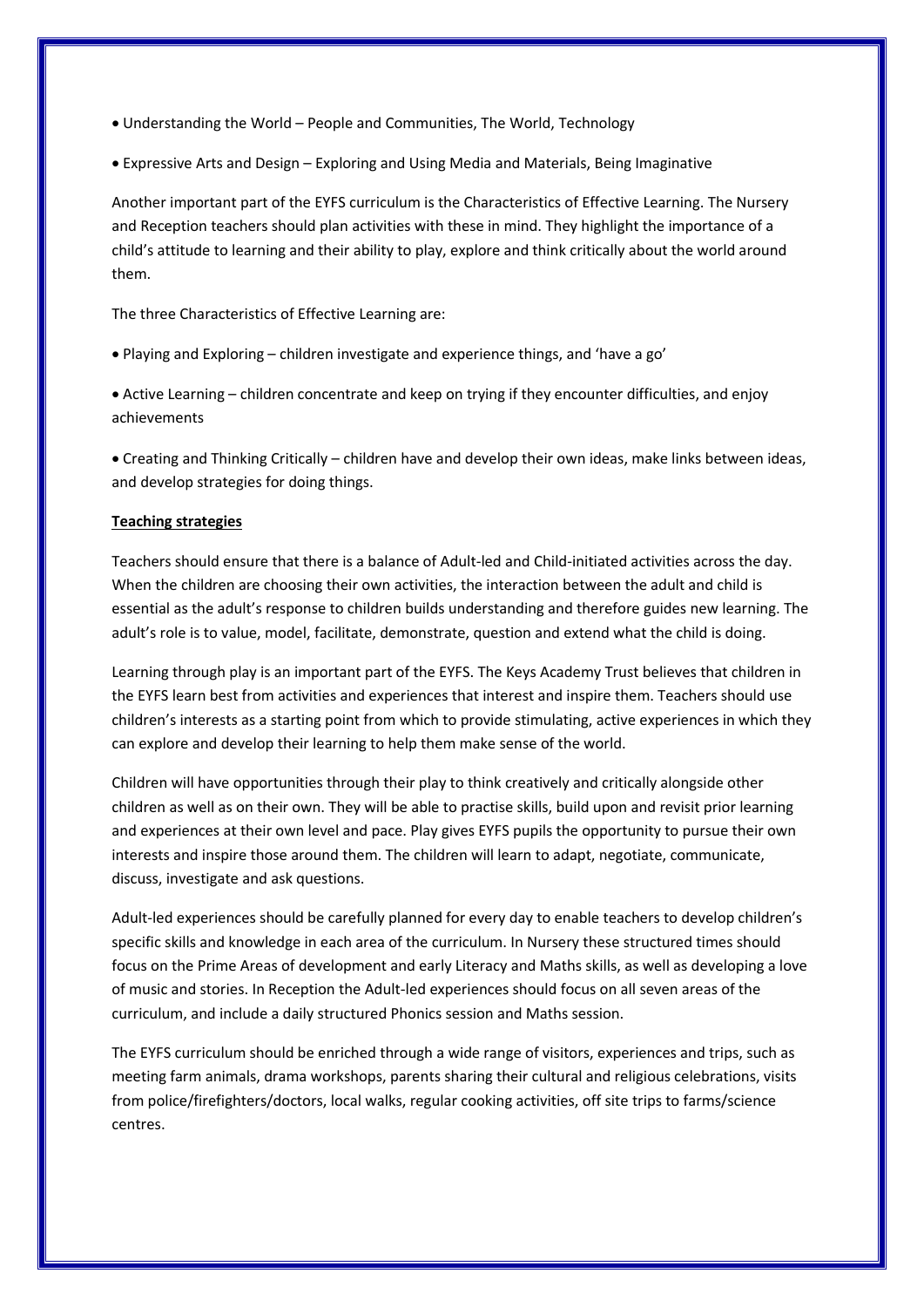#### **Classroom organisation**

The Early Years classrooms should have defined areas with clearly labelled resources to ensure the children can access them easily. Both Nursery and Reception should be set up in a way to provide children with experiences and activities in all of the seven areas of learning. Classrooms should have a writing area, maths area, creative area, book corner, role play area, construction/small world area, sand and water area, malleable play area, music area and outdoor area.

#### **Planning**

Staff should plan short thematic topics designed to inspire, fire the imagination and enthuse the children. Topics should be derived from children's interests with the staff team working closely together to ensure planned activities closely meet the children's needs. Planning will include Adult directed activities and enhancements to the continuous provision that the children can access during their Child-initiated activities. The children and staff should work together collaboratively to come up with creative ideas for how the continuous provision and role play area can be adapted for each topic.

In Reception, Phonics lessons should be planned and taught in ability groups using the Letters and Sounds programme, to develop children's skills as rapidly as possible from their starting points on entry.

Children's progress will be monitored closely throughout the EYFS, enabling the staff to respond quickly to any gaps in skills or understanding through Adult Directed lessons that focus on particular areas of weakness. Individual and group support will be provided to help children make rapid progress with key skills.

#### **Assessment**

On entry to Nursery and Reception, a baseline assessment will be carried out on each child against the Development Matters age bands and recorded on Target Tracker.

Ongoing assessment is an essential part of the learning and development of children in the EYFS. It involves practitioners observing children to understand their level of achievement, interests and learning styles, and to then shape learning experiences for each child reflecting those observations.

To document a child's learning and progress in the EYFS, teachers will collect samples of children's work, photos and observations, which form their Learning Record and create a detailed picture of the child. These Learning Records, together with staff knowledge of each child, will enable each child to be assessed termly against the Development Matters age bands and assessments recorded using the Target Tracker software. The progress being made by the cohort and individual children should be analysed at regular points in the year and any necessary implications for planning and teaching noted.

At the end of the Reception year, class teachers must assess each child against the 17 Early Learning Goals (ELGs) and report to the Local Authority on whether their development within each ELG is either 'Emerging', 'Expected' or 'Exceeding'. This information will be communicated to parents and carers in the Reception child's end of year report and shared with Year 1 teachers in handover meetings.